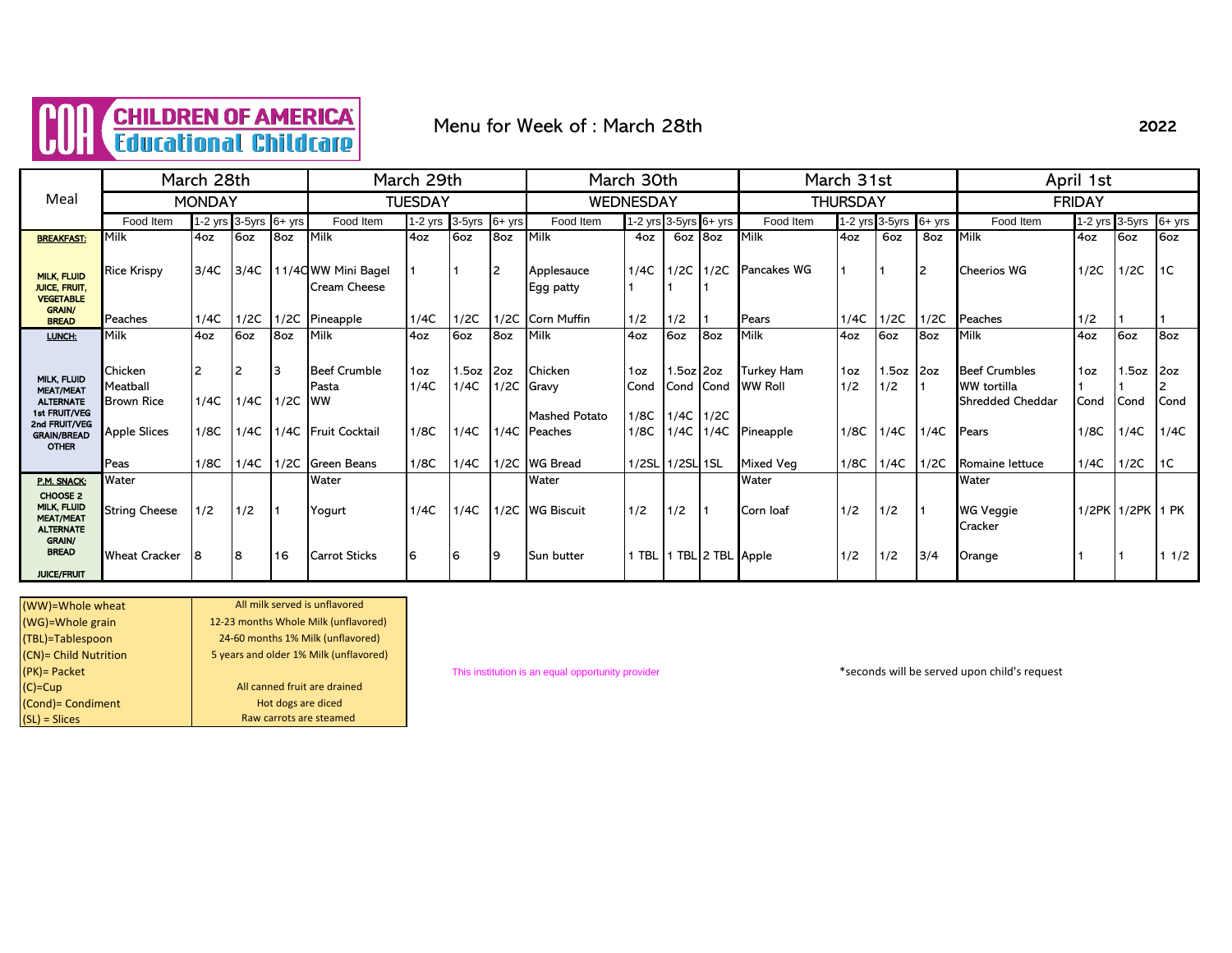

Menu for Week of : April 4th

|                                                                                 |                                      | April 4th     |                |          |                                                         | April 5th           |                              |             | April 6th                         |           |                   |      |                              | April 7th       |                |            | April 8th                                     |                |            |        |
|---------------------------------------------------------------------------------|--------------------------------------|---------------|----------------|----------|---------------------------------------------------------|---------------------|------------------------------|-------------|-----------------------------------|-----------|-------------------|------|------------------------------|-----------------|----------------|------------|-----------------------------------------------|----------------|------------|--------|
| Meal                                                                            |                                      | <b>MONDAY</b> |                |          |                                                         | TUESDAY             |                              |             | <b>WEDNESDAY</b>                  |           |                   |      |                              | <b>THURSDAY</b> |                |            |                                               | <b>FRIDAY</b>  |            |        |
|                                                                                 | Food Item                            |               | 1-2 yrs 3-5yrs | $6+$ yrs | Food Item                                               | 1-2 yrs             | 3-5yrs                       | $6+$ yrs    | Food Item                         | $1-2$ yrs | $3-5yrs$ $6+ yrs$ |      | Food Item                    |                 | 1-2 yrs 3-5yrs | $6+$ yrs   | Food Item                                     | 1-2 yrs 3-5yrs |            | 6+ yrs |
| <b>BREAKFAST:</b>                                                               | Milk                                 | 4oz           | 6oz            | 8oz      | Milk                                                    | 4oz                 | 6oz                          | 8oz         | Milk                              | 4oz       | 6oz               | 8oz  | Milk                         | 4oz             | 6oz            | 6oz        | <b>Milk</b>                                   | 4oz            | 6oz        | 8oz    |
| <b>MILK, FLUID</b><br><b>JUICE, FRUIT,</b><br><b>VEGETABLE</b><br><b>GRAIN/</b> | <b>WW Mini Bagel</b><br>Cream Cheese |               |                | 2        | Applesauce<br>Egg patty                                 | 1/4C                | 1/2C                         |             | 1/2C Pancakes WG                  |           | $\blacksquare$    | 2    | <b>Cheerios WG</b>           | 1/2C            | 1/2C           | 1C         | <b>Rice Krispy</b>                            | 3/4C           | 3/4C       | 11/4C  |
| <b>BREAD</b>                                                                    | Pineapple                            | 1/4C          | 1/2C           | 1/2C     | Corn Muffin                                             | 1/2                 | 1/2                          |             | Pears                             | 1/4C      | 1/2C              | 1/2C | Banana                       | 1/2             |                |            | Peaches                                       | 1/4C           | 1/2C       | 1/2C   |
| LUNCH:                                                                          | Milk<br>WG                           | 4oz           | 6oz            | 8oz      | Milk                                                    | 4oz                 | 6oz                          | 8oz         | Milk                              | 4oz       | 6oz               | 8oz  | Milk<br><b>WW</b>            | 4oz             | 6oz            | 8oz        | Milk                                          | 4oz            | 6oz        | 8oz    |
| MILK, FLUID<br><b>MEAT/MEAT</b><br><b>ALTERNATE</b>                             | Chicken Nugget<br>CN                 | 3             | 5              | 5        | <b>WG Elbow Pasta</b><br>Chicken Diced<br>Cheddar Sauce | 1/4C<br>1oz<br>Cond | 1/4C<br>1.5oz<br><b>Cond</b> | 2oz<br>Cond | 1/2C Turkey Dog<br><b>WW Roll</b> | 1/2       | 1/2               |      | 1/2 English Muffin<br>Cheese | 1/2<br>1oz      | 1/2<br>.5oz    | 2oz        | <b>Turkey Sausage</b><br><b>WG Mini Bagel</b> |                | 11/2       |        |
| 1st FRUIT/VEG<br>2nd FRUIT/VEG<br><b>GRAIN/BREAD</b><br><b>OTHER</b>            | <b>Apple Slices</b>                  | 1/8C          | 1/4C           |          | 1/4C Fruit Cocktail                                     | 1/8C                | 1/4C                         |             | 1/4C Applesauce                   | 1/8C      | 1/4C              |      | Lettuce<br>1/4C Pineapple    | 1/4C<br>1/8C    | 1/2C<br>1/4C   | 1C<br>1/4C | <b>I</b> Pears                                | 1/8C           | 1/4C       | 1/4C   |
|                                                                                 | <b>Green Beans</b>                   | 1/8C          | 1/4C           |          | 1/2C Broccoli                                           | 1/8C                | 1/4C                         |             | 1/2C Sweet Potato Fries           | Iз        | 15                | 10   | <b>Tomato Soup</b>           | Cond            | Cond           | Cond       | Hash Brown                                    | $1^{\prime}/2$ |            |        |
| P.M. SNACK:                                                                     | Water                                |               |                |          | Water                                                   |                     |                              |             | Water                             |           |                   |      | Water                        |                 |                |            | Water                                         |                |            |        |
| CHOOSE 2<br>MILK, FLUID<br><b>MEAT/MEAT</b><br><b>ALTERNATE</b>                 | <b>WG Veggie</b><br>Cracker          |               |                |          | 1/2PK 1/2PK 1 PK String Cheese                          | 1/2                 | 1/2                          |             | Yogurt                            | 1/4C      | 1/4C              |      | 1/2C Corn loaf               | 1/2             | 1/2            |            | <b>WG Biscuit</b>                             | 1/2            | 1/2        |        |
| <b>GRAIN/</b><br><b>BREAD</b><br><b>JUICE/FRUIT</b>                             | Orange                               |               |                |          | 1/2 Wheat Cracker                                       | 8                   | <b>8</b>                     | 16          | <b>Carrot Sticks</b>              | 6         | 6                 | 19   | Apple                        | 1/2             | 1/2            | 3/4        | <b>Sun butter</b>                             | <b>TBL</b>     | <b>TBL</b> | 2 TBL  |

| (WW)=Whole wheat      | All milk served is unflavored          |
|-----------------------|----------------------------------------|
| (WG)=Whole grain      | 12-23 months Whole Milk (unflavored)   |
| (TBL)=Tablespoon      | 24-60 months 1% Milk (unflavored)      |
| (CN)= Child Nutrition | 5 years and older 1% Milk (unflavored) |
| $(PK)$ = Packet       |                                        |
| $(C)=Cup$             | All canned fruit are drained           |
| (Cond) = Condiment    | Hot dogs are diced                     |
| $(SL)$ = Slices       | Raw carrots are steamed                |

(PK)= Packet This institution is an equal opportunity provider \*seconds will be served upon child's request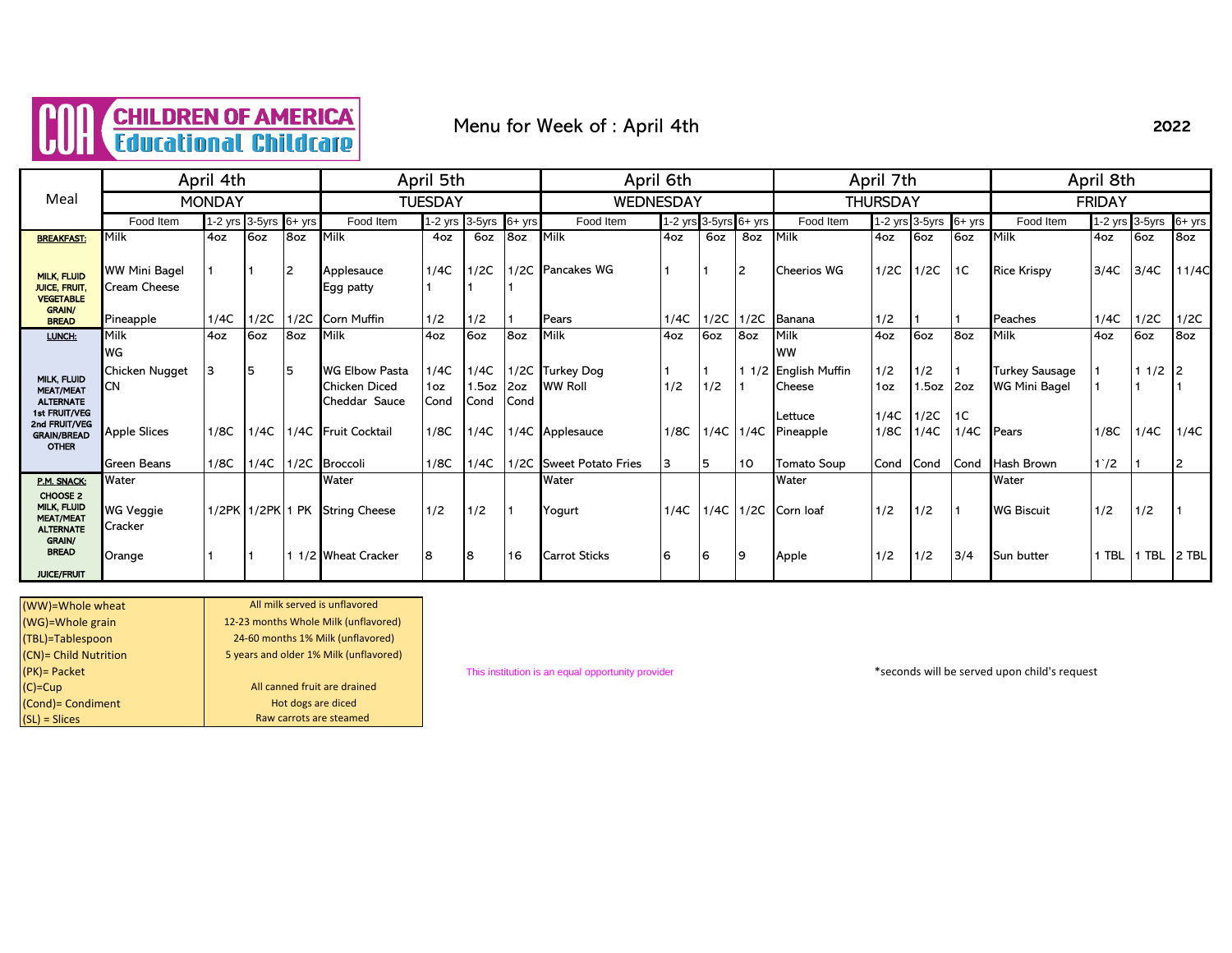

### Menu for Week of : April 11th

#### Food Item 1-2 yrs 3-5yrs 6+ yrs Food Item 1-2 yrs 3-5yrs 6+ yrs Food Item 1-2 yrs 3-5yrs 6+ yrs Food Item 1-2 yrs 3-5yrs 6+ yrs Food Item 1-2 yrs 3-5yrs 6+ yrs <mark>breakfast: </mark>Milk | 4oz | 6oz |8oz |Milk | 4oz | 6oz | Milk | 4oz | 6oz | 8oz | Milk | 4oz | 6oz | 8oz | 8oz | 8oz | 8oz | 8oz | 8oz | 8oz | 8oz | Applesauce |1/4C |1/2C |1/2C |Cheerios WG |1/2C |1/2C |1C |Rice Krispy |3/4C |3/4C |11/4**Q**WW Mini Bagel |1 |1 |2 |Pancakes WG |1 |1 |2 Egg patty 1 1 1 Cream Cheese Corn Muffin 1/2 1/2 1 Pineapple 1/4C 1/2C 1/2C Banana 1/2 1 1 Pears 1/4C 1/2C 1/2C Peaches 1/4C 1/2C 1/2C <u>LUNCH:</u> Milk |4oz |6oz |8oz |Milk |4oz |6oz |8oz |Milk |4oz |6oz |8oz |Milk |4oz |6oz |8oz |Milk |4oz |6oz |8oz Fish Sticks CN 2 3 4 Chicken 2 2 3 Beef Crumble 10z 1.5oz 2oz Chicken 10z 1.5oz 2oz Turkey Ham 10z 1.5oz 2oz WW Bread 1/2 1/2 1 Meatball Pasta 1/4C 1/4C 1/2C Gravy Cond Cond Cond WW Roll 1/2 1/2 1 Brown Rice  $\left| \frac{1}{4C} \right| \left| \frac{1}{4C} \right| \left| \frac{1}{2C} \right|$  WW Mashed Potato 1/8C 1/4C 1/2C Peaches 1/8C 1/4C 1/4C Pears 1/8C 1/4C 1/4C 1/4C Apple Slices 1/8C 1/4C 1/4C Fruit Cocktail 1/8C 1/4C 1/4C Pineapple 1/8C 1/4C 1/4C 1/4C Corn 1/8C 1/4C 1/2C Peas 1/8C 1/4C 1/2C Green Beans 1/8C 1/4C 1/2C WG Bread 1/2SL 1/2SL 1SL Mixed Veg 1/8C 1/4C 1/2C P.M. SNACK: Water Water Water Water Water WG Biscuit |1/2 |1/2 |1 |WG Veggie |1/2PK |1/2PK |1PK |Yogurt |1/4C |1/4C |1/2C |Corn loaf |1/2 |1/2 |1 |String Cheese |1/2 |1/2 |1 **Cracker** Sun butter | 1 TBL | 1 TBL | 2 TBL Orange 1 1 | 1 | 1 | 1/2 Carrot Sticks | 6 | 6 | 9 | Apple 1/2 | 1/2 | 1/2 | 3/4 | Wheat Cracker | 8 | 8 | 16 CHOOSE 2 MILK, FLUID MEAT/MEAT ALTERNATE GRAIN/ **BREAD** JUICE/FRUIT April 15th Meal April 11th MILK, FLUID MEAT/MEAT **ALTERNATE** 1st FRUIT/VEG 2nd FRUIT/VEG GRAIN/BREAD OTHER April 12th April 13th April 14th MONDAY | TUESDAY | WEDNESDAY | THURSDAY | FRIDAY MILK, FLUID JUICE, FRUIT, VEGETABLE GRAIN/ BREAD

| (WW)=Whole wheat      | All milk served is unflavored          |
|-----------------------|----------------------------------------|
| (WG)=Whole grain      | 12-23 months Whole Milk (unflavored)   |
| (TBL)=Tablespoon      | 24-60 months 1% Milk (unflavored)      |
| (CN)= Child Nutrition | 5 years and older 1% Milk (unflavored) |
| $(PK)$ = Packet       |                                        |
| $(C)=Cup$             | All canned fruit are drained           |
| (Cond) = Condiment    | Hot dogs are diced                     |
| $(SL) = Slices$       | Raw carrots are steamed                |
|                       |                                        |

(PK)= Packet This institution is an equal opportunity provider \*seconds will be served upon child's request

2022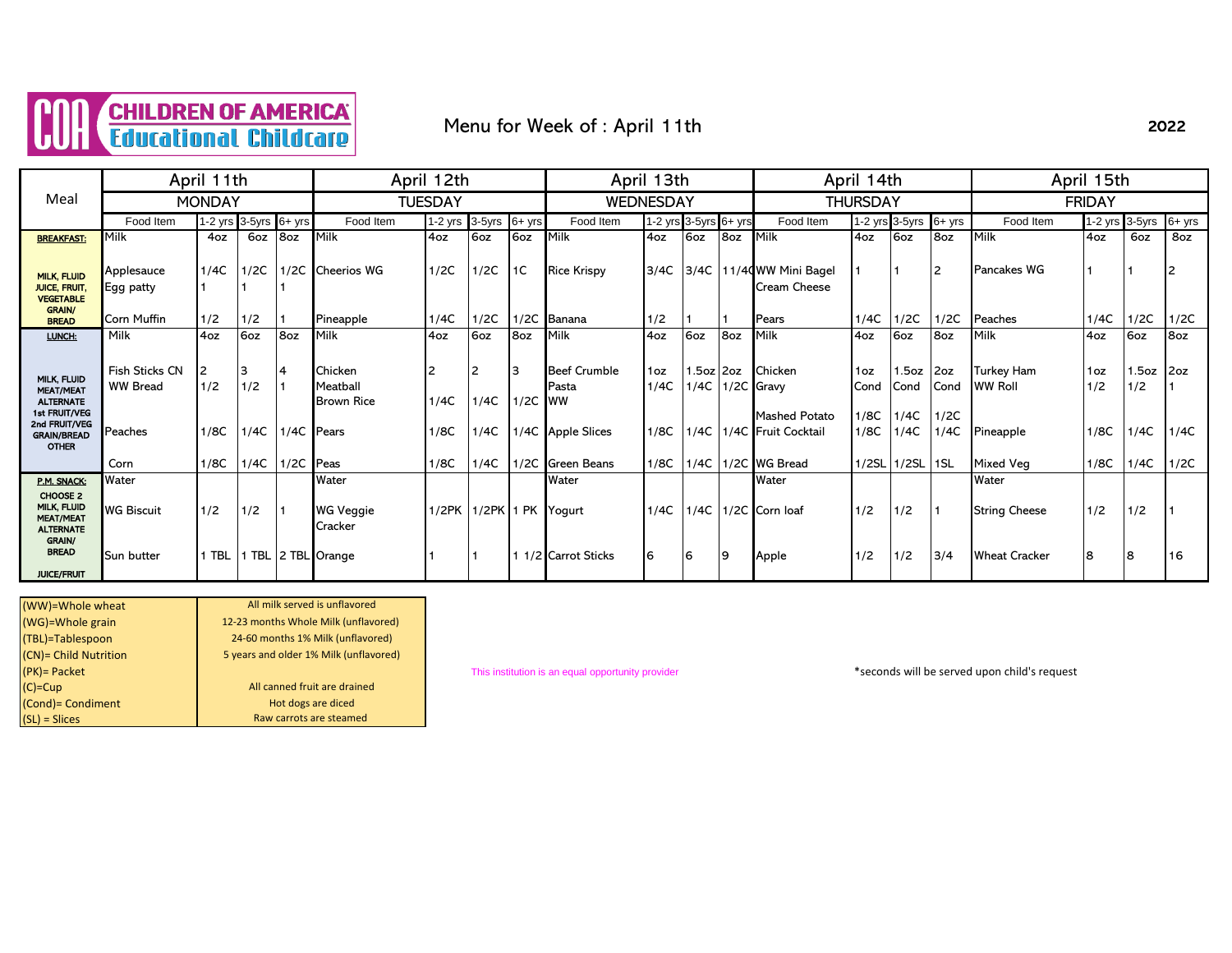

# Menu for Week of : April 18th

|                                                                                 | April 18th              |      |                       |             |                                             | April 19th     |        |          |                         | April 20th |                       |     | April 21st                   |                 |                |           | April 22nd           |               |                       |            |  |
|---------------------------------------------------------------------------------|-------------------------|------|-----------------------|-------------|---------------------------------------------|----------------|--------|----------|-------------------------|------------|-----------------------|-----|------------------------------|-----------------|----------------|-----------|----------------------|---------------|-----------------------|------------|--|
| Meal                                                                            | <b>MONDAY</b>           |      |                       |             |                                             | <b>TUESDAY</b> |        |          | <b>WEDNESDAY</b>        |            |                       |     |                              | <b>THURSDAY</b> |                |           |                      | <b>FRIDAY</b> |                       |            |  |
|                                                                                 | Food Item               |      | 1-2 yrs 3-5yrs 6+ yrs |             | Food Item                                   | $1-2$ yrs      | 3-5yrs | $6+$ yrs | Food Item               |            | 1-2 yrs 3-5yrs 6+ yrs |     | Food Item                    |                 | 1-2 yrs 3-5yrs | $6 + yrs$ | Food Item            |               | 1-2 yrs 3-5yrs 6+ yrs |            |  |
| <b>BREAKFAST:</b>                                                               | Milk                    | 4oz  | 6oz                   | 6oz         | Milk                                        | 4oz            | 6oz    | 8oz      | Milk                    | 4oz        | 6oz 8oz               |     | Milk                         | 4oz             | 6oz            | 8oz       | Milk                 | 4oz           | 6oz                   | 8oz        |  |
| <b>MILK, FLUID</b><br><b>JUICE, FRUIT,</b><br><b>VEGETABLE</b><br><b>GRAIN/</b> | Cheerios WG             | 1/2C | $1/2C$ 1C             |             | <b>WW Mini Bagel</b><br><b>Cream Cheese</b> |                |        | 12       | Applesauce<br>Egg patty | 1/4C       |                       |     | 1/2C 1/2C Rice Krispy        | 3/4C            | 3/4C           |           | 11/4C Pancakes WG    |               |                       |            |  |
| <b>BREAD</b>                                                                    | Banana                  | 1/2  |                       |             | Peaches                                     | 1/4C           | 1/2C   | 1/2C     | <b>Corn Muffin</b>      | 1/2        | 1/2                   |     | Pears                        | 1/2             |                |           | Pineapple            | 1/4C          | 1/2C                  | 1/2C       |  |
| LUNCH:                                                                          | Milk                    | 4oz  | 6oz                   | 8oz         | Milk                                        | 4oz            | 6oz    | 8oz      | Milk                    | 4oz        | 6oz                   | 8oz | Milk                         | 4oz             | 6oz            | 8oz       | Milk                 | 4oz           | 6oz                   | 8oz        |  |
|                                                                                 |                         |      |                       |             | WG                                          |                |        |          |                         |            |                       |     |                              |                 |                |           | <b>WW</b>            |               |                       |            |  |
| MILK, FLUID                                                                     | <b>Beef Crumbles</b>    | 1oz  | $1.5oz$ 2oz           |             | Chicken Nugget                              | 3              | 15     | 15       | <b>WG Elbow Pasta</b>   | 1/4C       |                       |     | 1/4C 1/2C Turkey Dog         |                 |                |           | 1 1/2 English Muffin | 1/2           | 1/2                   |            |  |
| <b>MEAT/MEAT</b>                                                                | <b>WW</b> tortilla      |      |                       |             | <b>CN</b>                                   |                |        |          | <b>Chicken Diced</b>    | 1oz        | 50z 20z               |     | <b>WW Roll</b>               | 1/2             | 1/2            |           | Cheese               | 1oz           | 50z   20z             |            |  |
| <b>ALTERNATE</b><br>1st FRUIT/VEG                                               | <b>Shredded Cheddar</b> | Cond | Cond                  | <b>Cond</b> |                                             |                |        |          | Cheddar Sauce           | Cond       | Cond   Cond           |     |                              |                 |                |           |                      |               |                       |            |  |
| 2nd FRUIT/VEG<br><b>GRAIN/BREAD</b><br><b>OTHER</b>                             | Pears                   | 1/8C | 1/4C                  |             | 1/4C Apple Slices                           | 1/8C           | 1/4C   |          | 1/4C Pineapple          | 1/8C       |                       |     | 1/4C 1/4C Fruit Cocktail     | 1/8C            | 1/4C           | 1/4C      | Lettuce<br>Peaches   | 1/4C<br>1/8C  | 1/2C<br>1/4C          | 1C<br>1/4C |  |
|                                                                                 | Romaine lettuce         |      | 1/4C 11/2C 1C         |             | <b>Green Beans</b>                          | 1/8C           | 1/4C   |          | 1/2C Broccoli           | 1/8C       |                       |     | 1/4C 1/2C Sweet Potato Fries | 3               | <b>5</b>       | 10        | <b>Tomato Soup</b>   | Cond          | Cond                  | Cond       |  |
| P.M. SNACK:                                                                     | Water                   |      |                       |             | Water                                       |                |        |          | Water                   |            |                       |     | Water                        |                 |                |           | Water                |               |                       |            |  |
| CHOOSE 2<br>MILK, FLUID<br><b>MEAT/MEAT</b><br><b>ALTERNATE</b>                 | <b>String Cheese</b>    | 1/2  | 1/2                   | $\vert$ 1   | <b>WG Veggie</b><br>Cracker                 |                |        |          | 1/2PK 1/2PK 1 PK Yogurt | 1/4C       |                       |     | 1/4C 1/2C Corn loaf          | 1/2             | 1/2            |           | <b>WG Biscuit</b>    | 1/2           | 1/2                   |            |  |
| GRAIN/<br><b>BREAD</b><br><b>JUICE/FRUIT</b>                                    | <b>Wheat Cracker</b>    | 8    | 8                     | 16          | Orange                                      |                |        |          | 1/2 Carrot Sticks       | 6          | 16                    | و ا | Apple                        | 1/2             | 1/2            | 3/4       | <b>Sun butter</b>    | 1 TBL         |                       |            |  |

| (WW)=Whole wheat      | All milk served is unflavored          |
|-----------------------|----------------------------------------|
| (WG)=Whole grain      | 12-23 months Whole Milk (unflavored)   |
| (TBL)=Tablespoon      | 24-60 months 1% Milk (unflavored)      |
| (CN)= Child Nutrition | 5 years and older 1% Milk (unflavored) |
| (PK) = Packet         |                                        |
| $(C)=Cup$             | All canned fruit are drained           |
| (Cond) = Condiment    | Hot dogs are diced                     |
| $(SL)$ = Slices       | Raw carrots are steamed                |

(PK)= Packet This institution is an equal opportunity provider \*seconds will be served upon child's request

2022